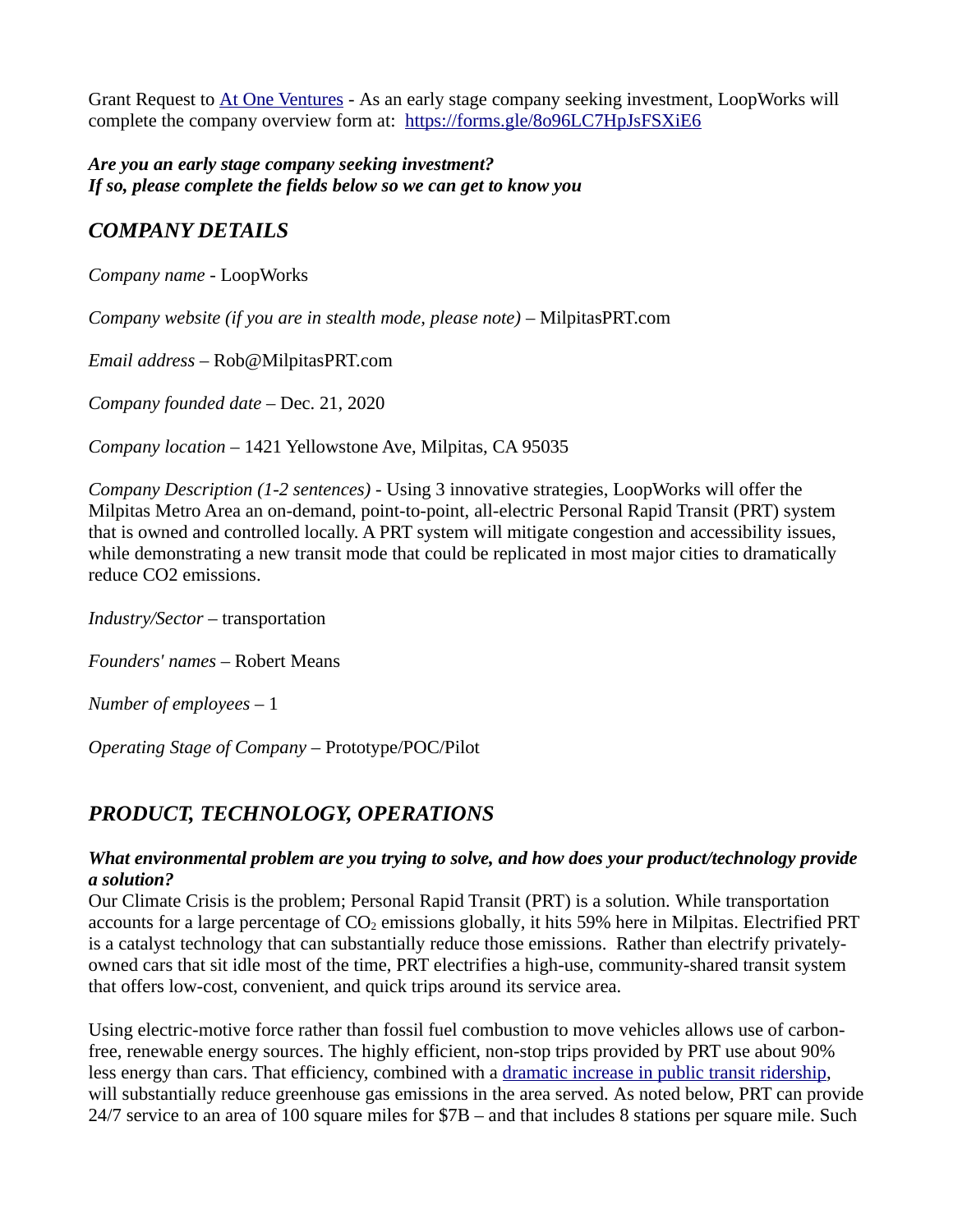a service level could dramatically impact the area and reset what people can imagine for moving themselves and their stuff.

Paul Hawken's *Drawdown* emphasizes that we must draw CO<sub>2</sub> from our atmosphere. While PRT technology doesn't do that, the Milpitas project can be the catalyst that kick-starts a \$1T advanced transit industry. That potential to drive rapid transformation may make this project the 1 in a 100 that earns your investment.

### *Please describe your technology in detail, including how it provides your company with a competitive advantage.*

#### Technology

PRT is an elevated, zero-carbon, electric, on-demand, private, non-stop point-to-point, and networked transit system with many small neighborhood stations. PRT will reduce traffic congestion while increasing energy efficiency, safety, transit equity, and - most dramatically - ridership of existing public and private transportation options.

Many people, when they hear about Personal Rapid Transit (PRT) and its elevated guideways, think of the monorails in Seattle or Disneyland. PRT is like a "personal monorail" because 1) it is electric and elevated, and 2) it uses small cars that carry up to 4 people to their selected exit station -- without stopping! Thus, "personal". In some ways, PRT is more like a "horizontal elevator" that awaits you at a local station. Have a bicycle or a wheelchair? No problem! Roll in and get whisked away to your destination! This [3-minute video](https://milpitasprt.com/wp-content/uploads/Microsoft-campus.wmv) shows the high-level view of the technology.

Using light-weight vehicles (1000 lbs.) on light-weight, elevated guideways, a transportation network can be built above most existing obstacles. Moderate speeds of  $25 - 40$  mph are expected in dense areas, and the Intelligent Transportation Network System (ITNS) design allows for higher speeds of 80+ mph where appropriate. Learn more about the hardware on our [website](https://milpitasprt.com/technology/hardware/) and in [Technical](https://milpitasprt.com/wp-content/uploads/technical-specifications.pdf)  [Specifications for ITNS Technology.](https://milpitasprt.com/wp-content/uploads/technical-specifications.pdf) The innovative ITNS design resulted from thousands of engineering hours and hundreds of peer-reviewed [articles and papers](http://www.advancedtransit.org/library/research-projects/). Briefly, it is light-weight, simple, and robust. The software was specified similarly, and can be purchased today.

#### Competitive Advantage

PRT systems can reduce dependence on oil, reduce greenhouse gas emissions, and reduce congestion. These three benefits are the primary societal advantages over most public transit. Additionally, another 10 advantages benefiting people and their community are noted on page 24 of the [LoopWorks Business](https://milpitasprt.com/wp-content/uploads/business-plan.pdf) [Plan](https://milpitasprt.com/wp-content/uploads/business-plan.pdf). Following that list, the Plan delves into  $CO<sub>2</sub>$  Reductions, Ridership, Energy Consumption, Level of Service, and Resilience. In each of these areas, PRT offers a strong competitive advantage.

For example, by eliminating intermediate stops, PRT produces a dramatic increase in energy efficiency and decrease in trip time. That reduction in trip time provides value directly to the rider. And unlike most public transit agencies that lose money, PRT's low operating costs can be recovered from modest fares.

#### *Who are your customers?*

Traditional advice in identifying customer segments is "Be specific when you name your target market. Your business won't be for everybody, so it's important to have a clear sense of who your business will serve." PRT is not a traditional technology. By choosing to serve the most vulnerable members of our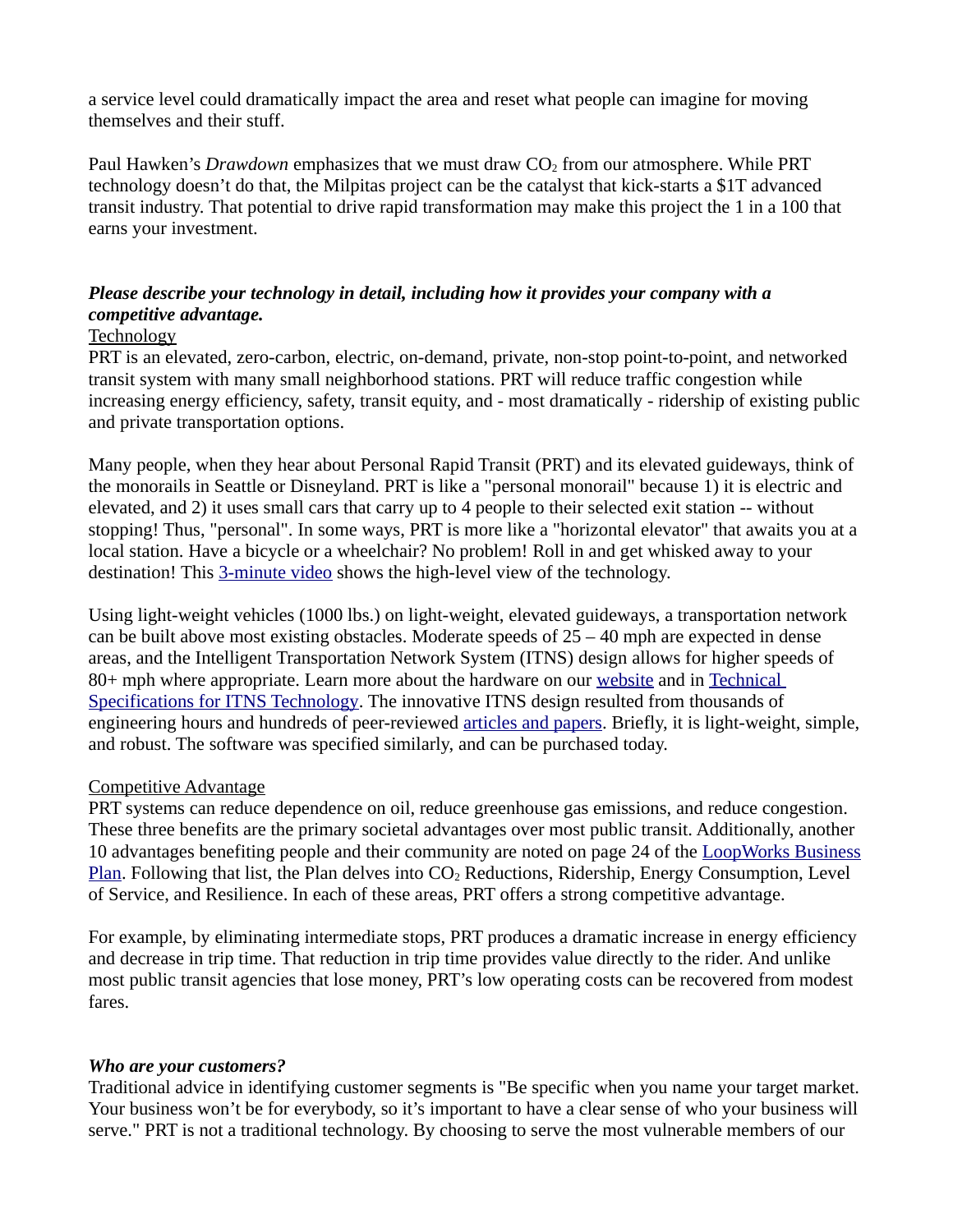society – whether special needs, aged or children – LoopWorks is able to provide outstanding service to all segments of our population.

Details of how people use the PRT system is outlined in Human Interface Ergonomics of the [LoopWorks Business Plan](https://milpitasprt.com/wp-content/uploads/business-plan.pdf) (page 55-57). Those details make clear that most anyone, regardless of abilities, will be able to use the ITNS-designed vehicles and user interface to travel between any of the PRT system stations.

The issue of how seniors in their seventies, eighties, and nineties travel to their many activities will continue to grow. Trends predict longer life expectancy, a core desire for active lifestyles, and a growing senior population. All 3 trends will increase demand for PRT service among seniors who no longer drive.

In the case of children, they can be accompanied by a parent, or allowed on their own, to ride to their destination station. Either way, PRT could save time now used to chauffeur students each day. As they become



older, PRT will support their growing independence within their community – without needing a car.

In a time of historic financial inequality, providing "safety net" transportation for our most vulnerable residents is required to help balance our society. Low-cost PRT service does that. Wide-area, highquality, low-cost transit could shift how people think about mobility – and about the need for personal cars and parking.

## *What is the Total Addressable Market for your product/technology? Please provide the logic used in arriving at this number.*

The Milpitas PRT can be the catalyst that kick-starts a \$1T advanced transit industry.

PRT is a bold, transformative idea with massive market potential. As such, PRT can make a major impact on the way the world deploys capital into transportation infrastructure projects. As designed, PRT can start by serving a small area (like the dual-loop Milpitas PRT), yet can be expanded to serve a large metropolitan area of 100 square miles or more.

PRT can be replicated in most major cities and many others with congestion problems. We estimate that [coverage of a 25 square-mile area](https://milpitasprt.com/wp-content/uploads/wide-area-PRT-coverage.pdf) with 8 neighborhood stations per sq-mi costs \$1.65B. Thus, PRT could cover 100 square miles of San Jose for the price of the planned 4-station, 6-mile BART Burrow ( $$7B$ ). Existing market forces to reduce both  $CO<sub>2</sub>$  emissions and resource consumption will accelerate adoption of this environmentally positive technology and its profit potential.

The paper ["Economics of ITNS Networks](http://www.advancedtransit.org/wp-content/uploads/2020/12/Anderson-Study-of-Economics-of-ITNS.docx)" provides a methodology for estimating the return on investment when an ITNS-designed system expands over a metropolitan area. Network Value is at the core of PRT's potential to disrupt current transport paradigms. Realizing that potential with 100 sq-mi networks in 150 metropolitan areas makes a \$1T industry possible.

Additionally, if the speed potential of PRT is realized, it could displace part of the high-speed rail (HSR) industry. Even the light-weight version designed by ITNS that LoopWorks will deploy in the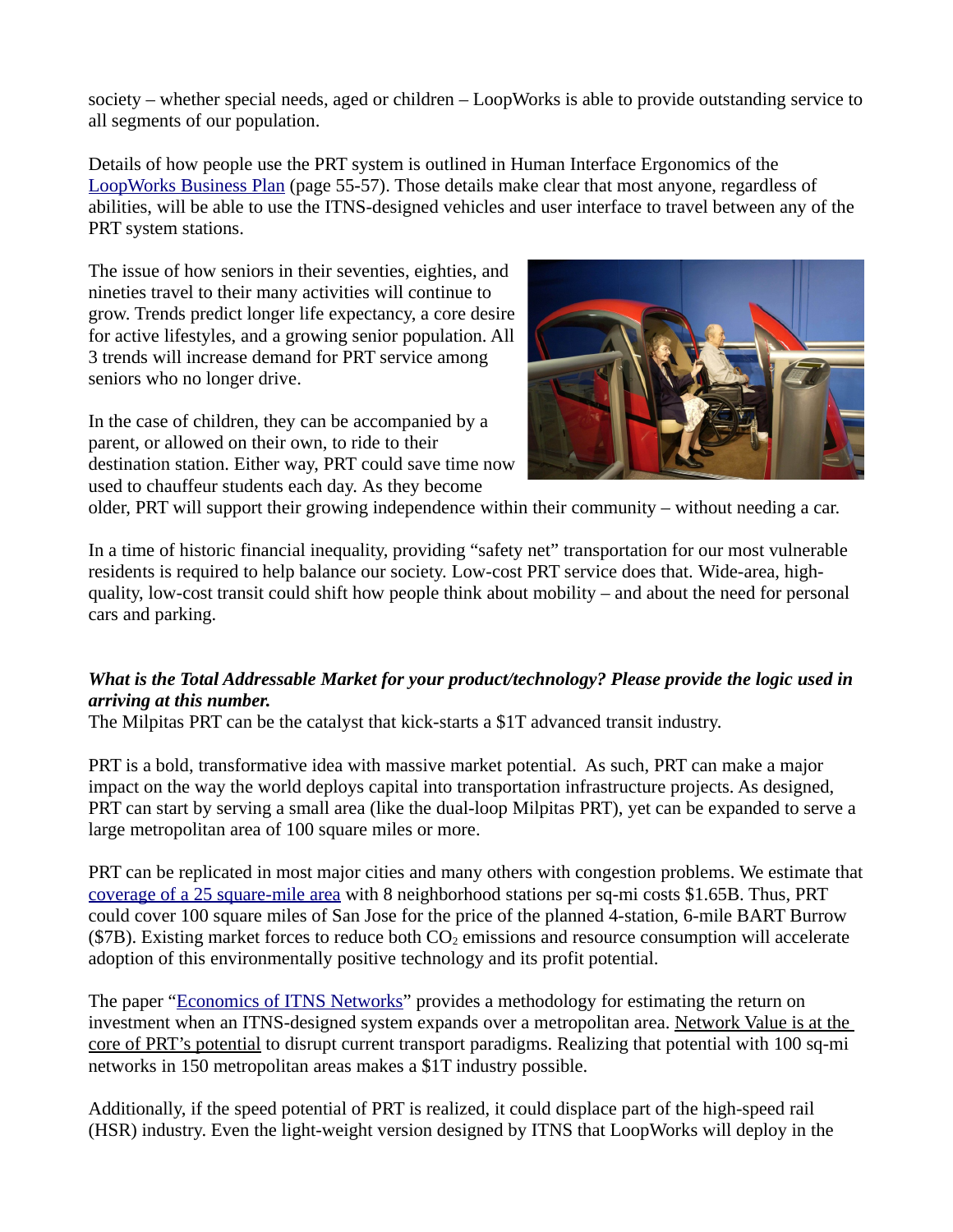semi-urban area of Milpitas is capable of speeds up to  $80 - 100$  mph. A reinforced design could attain higher speeds. The minimal land requirements of PRT give it a major advantage over HSR technology, especially in rough terrain. One visionary sees high-speed PRT as the glue to create 400-mile-wide regions that share physical, cultural, employment, and residential resources.

### *Please describe the quantified impact of your business on nature.*

#### **CO2 Emission Reductions**

The dual-loop PRT system will serve an area of 1.4 sq-miles, which is 10% of the entire 14.2 squaremiles encompassed by Milpitas City limits. Although population density is higher in the PRT area, we will use 10% of the entire city to represent the area to be served. 26,306,367 gallons of gasoline were  [sold in Milpitas during 2019](https://docs.google.com/spreadsheets/d/1pT65rTX0ORWDLiTcnLWSSAZQVhMXZAOH/edit#gid=1653840976), so roughly 2,630,636 gallons were bought and used by Metro Area residents. If just 10% of gas-powered trips are switched to PRT and other alternatives, then PRT will prevent the burning of 263,063 gallons per year – or 2465 tons of  $CO<sub>2</sub>$  emissions each year (18.74) lbs/gallon X 263,063 gal. X ton/2000 lbs). Similar factors applied to a 100 sq-mi area would be 71 times as much, or  $176,000$  tons of  $CO<sub>2</sub>$  emissions each year.

Most trips in Milpitas currently utilize a car. Studies show that the synergy of PRT with other transportation options will [dramatically increase transit ridership](https://milpitasprt.com/technology/service-levels/#ridership). These trips that are not taken with a car can be counted toward PRT's reduction in  $CO<sub>2</sub>$  emissions. A PRT system also opens up possibilities for moving freight, recyclable materials, and garbage  $-$  leading to more reductions in  $CO<sub>2</sub>$  emissions.

### **Other Benefits to Nature**

- PRT technology dramatically reduces other automobile-generated pollutants (toxic fossil-fuel fumes, brake lining dust, lubrication leaks, tire particles, etc.).
- PRT conserves resources because 1) fewer construction and fabrication materials are needed compared with other options, and 2) daily utilization of cabs can rise from 4% to 40%.
- High-pressure, pneumatic tires rolling on smooth steel plates virtually eliminates noise.
- Higher-density communities become possible with PRT transit as the need for roads and parking become less, thus reducing pressure to develop green spaces.
- PRT requires only very small, widely-separated land plots instead of wide, continuous strips of land. Thus, the percentage of land required for PRT is about 0.02% vs. 30-70% for the automobile system. Page 37 of the [LoopWorks Business Plan](https://milpitasprt.com/wp-content/uploads/business-plan.pdf) (and below) shows how much space becomes available when PRT is substituted for a freeway. Imagine that space being converted to parkland.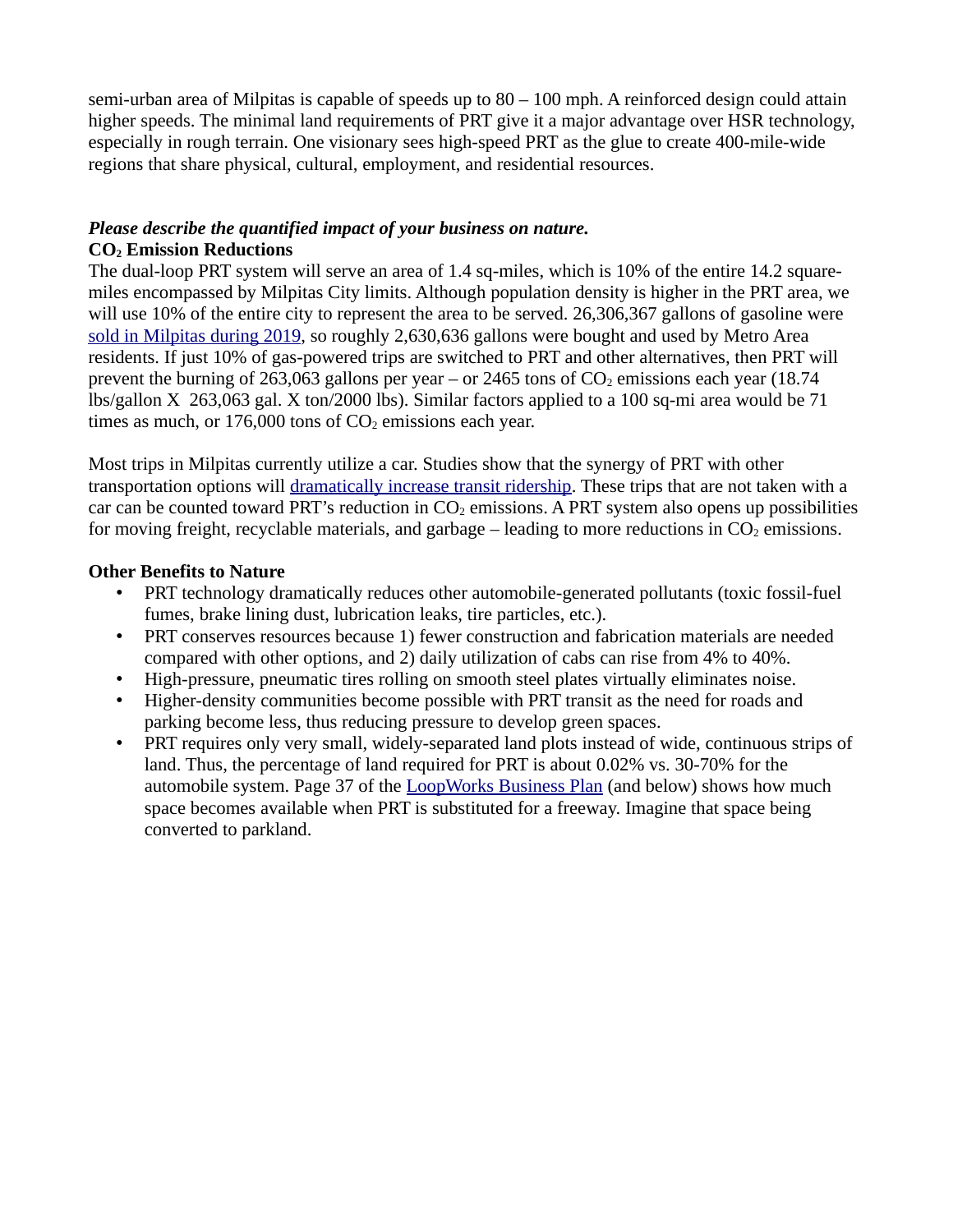

Figure 17.1. A Freeway Running at Capacity.



Figure 17.2. The People Riding.

Figure 17.3 shows all of the people moved to the center and Figure 17.4 shows the vehicles in which they could be riding. This pair of guideways can also carry 6000 vehicles per hour - the throughput of the entire three-lane freeway. We would normally put these guideways along the fence lines so that the stations would be near people's destinations, but the figure illustrates the land savings. A typical freeway width from fence line to fence line is about 300 feet.





#### *What are the unit economics of your business?*

Unit economics describes a specific business model's revenues and costs in relation to an individual unit. A unit refers to any basic, quantifiable item that creates value for a business. Uber would define a unit as one ride in their vehicle. Can you make more profit from a customer than the total cost of acquiring them?

Like Uber, a unit is one ride or trip in a PRT cab from any station in the system to any other station. Until LoopWorks begins operations and starts collecting real-world data, we rely upon the work of others that indicate fare box recovery is adequate to pay for both capital costs and Operations and Maintenance (O&M) of a PRT system.

For example, Intelligent Transportation Network System (ITNS) shows what is possible in the Economics section (pages  $35 - 37$ ) of the **ITNS Business Plan.** By charging a mere \$1.10 fare, the company expects to break even on a PRT system with 30 miles of guideway and 60 stations serving 9 square miles. Reasonable underlying assumptions include capturing 20% of trips taken in the service area, and transporting 1.35 occupants per trip over an average distance of 1.6 miles. An offer of off-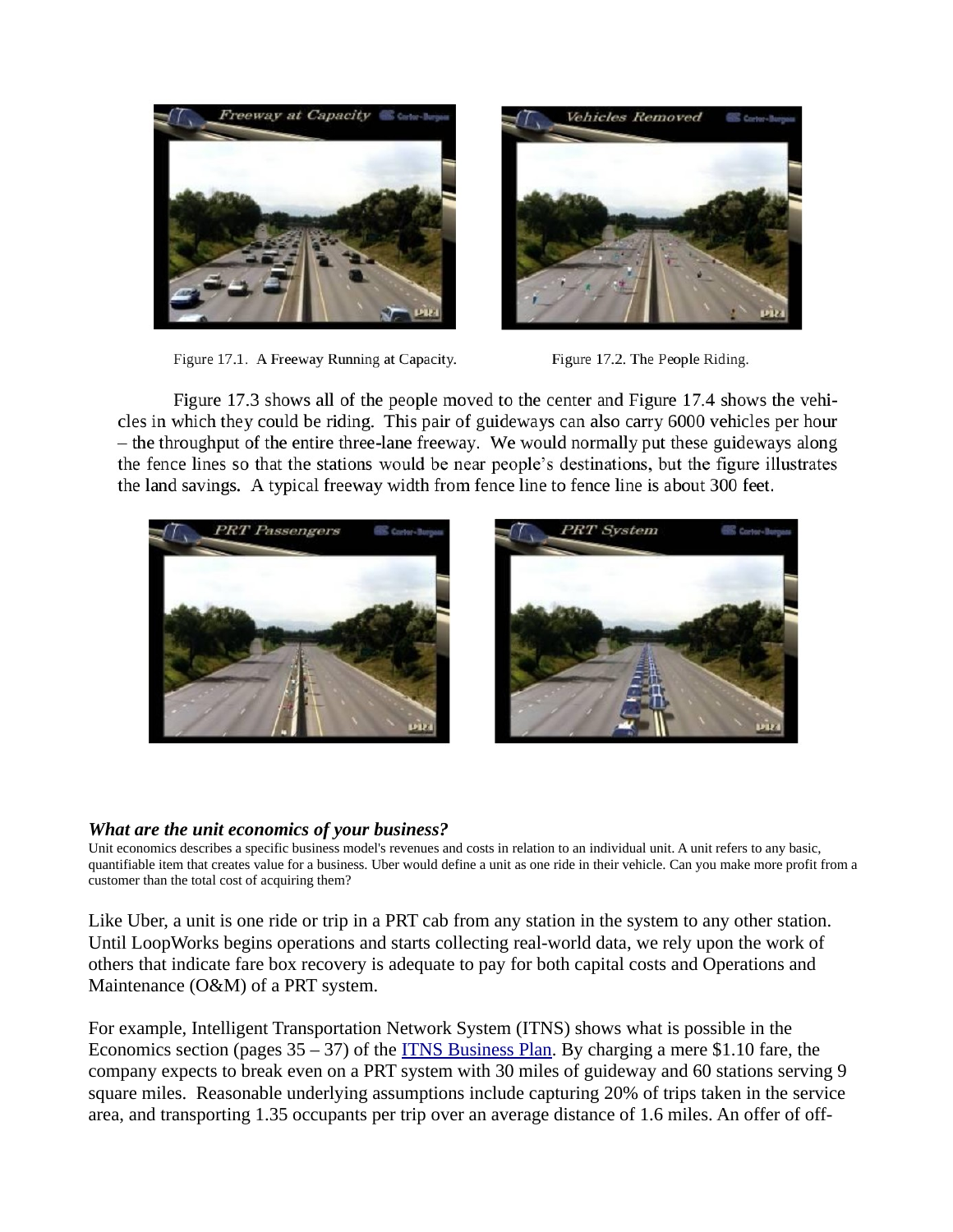peak light-freight trips is expected to attract half as much use as passenger trips. By combining fares of \$2.50 per trip and \$1.00 per mile for freight with advertising revenue of \$0.40/trip, annual revenue can pay for both O&M and retiring a capital debt of \$390M that costs 4.5% annually to service.

Due to automation and a low-maintenance design, Operations and Maintenance (O&M) is expected to run 1% - 3% of capital costs rather than the 3% - 5% common in the transit industry. Through both reduced costs and higher service levels, PRT will disrupt the transit industry while dramatically reducing the sector's planetary footprint. PRT's scalability will extend those benefits easily and rapidly.

Any for-profit company looking to enter the PRT field is advised to read sections 13 - 19 of the Plan for Commercialization (Contributions to the Development of Personal Rapid Transit by J. Edward  [Anderson, Volume I](http://www.advancedtransit.org/wp-content/uploads/2016/02/Anderson-JE-Contributions-to-the-Development-of-PRT-I.pdf), pages 322 – 325) which addresses:

- The Potential Market for ITNS
- The Gross Profit from Building and Operating PRT Systems
- The Size of the Market
- Strategy for Market Entry
- The Business
- How the Enterprise will make Money

The *Alternative Revenue Streams* section of the [LoopWorks Business Plan](https://milpitasprt.com/wp-content/uploads/business-plan.pdf) (pages 80 – 83) offers 27 potential income streams grouped into these categories: Advertising, Donations, Community Support, Data Sales, and Add-On Services. LoopWorks anticipates that these added revenue streams will cover O&M for the initial dual-loop system.

#### *Please describe any pilots or customer contracts you have now.*

Research and development of PRT technology has been extensive. Of the many attempts to develop and implement a PRT system, few have succeeded. The **[LoopWorks Business Plan](https://milpitasprt.com/wp-content/uploads/business-plan.pdf)** (pages 32 and 33) outlines 2 tested systems, and why the ITNS design used by LoopWorks is superior. The dual-loop Milpitas PRT system will act as the pilot for the ITNS design.

In his most publicly acclaimed work, ITNS's Dr. Anderson designed and supervised the construction of the fully automatic PRT vehicle for a budget of only \$600,000 and 6 months from the initial order-toproceed until operation. The vehicle operated on a 60-ft section of covered-steel-truss guideway at the 2003 Minnesota State Fair 12 hours per day for 12 days with no failures. The system (shown below) operated exactly as designed.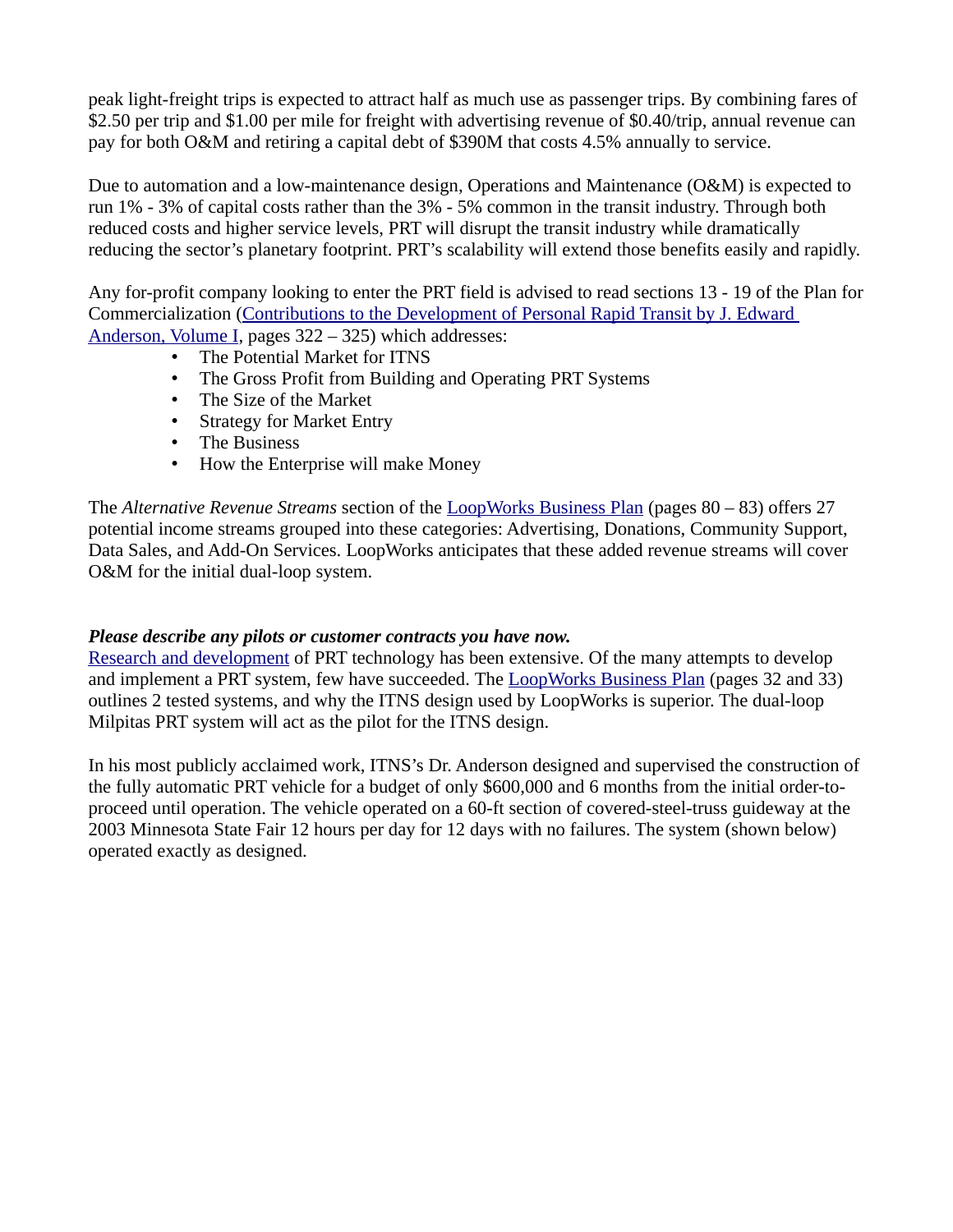

## *INVESTMENT DETAILS*

*Investment Stage of Company* Angel

*Are you actively raising capital currently? If so, what size is the raise, and what are the economics?* Since July of 2021, capital-seeking activity has included contacting 6 foundations and 16 investment groups focused on climate solutions. Additionally, we have reached out to 3 consulting groups that identify and share best practices and innovative ideas. Till now, none have reached back to us.

### *What are the intended uses of proceeds?*

The first round of funding for \$600,000 will fund a CEO (at a total cost up to \$300,000 including benefits) for one year along with start-up costs. The CEO will be tasked with accomplishing these goals:

1. Secure a Memorandum of Understanding (MOU) from the City of Milpitas.